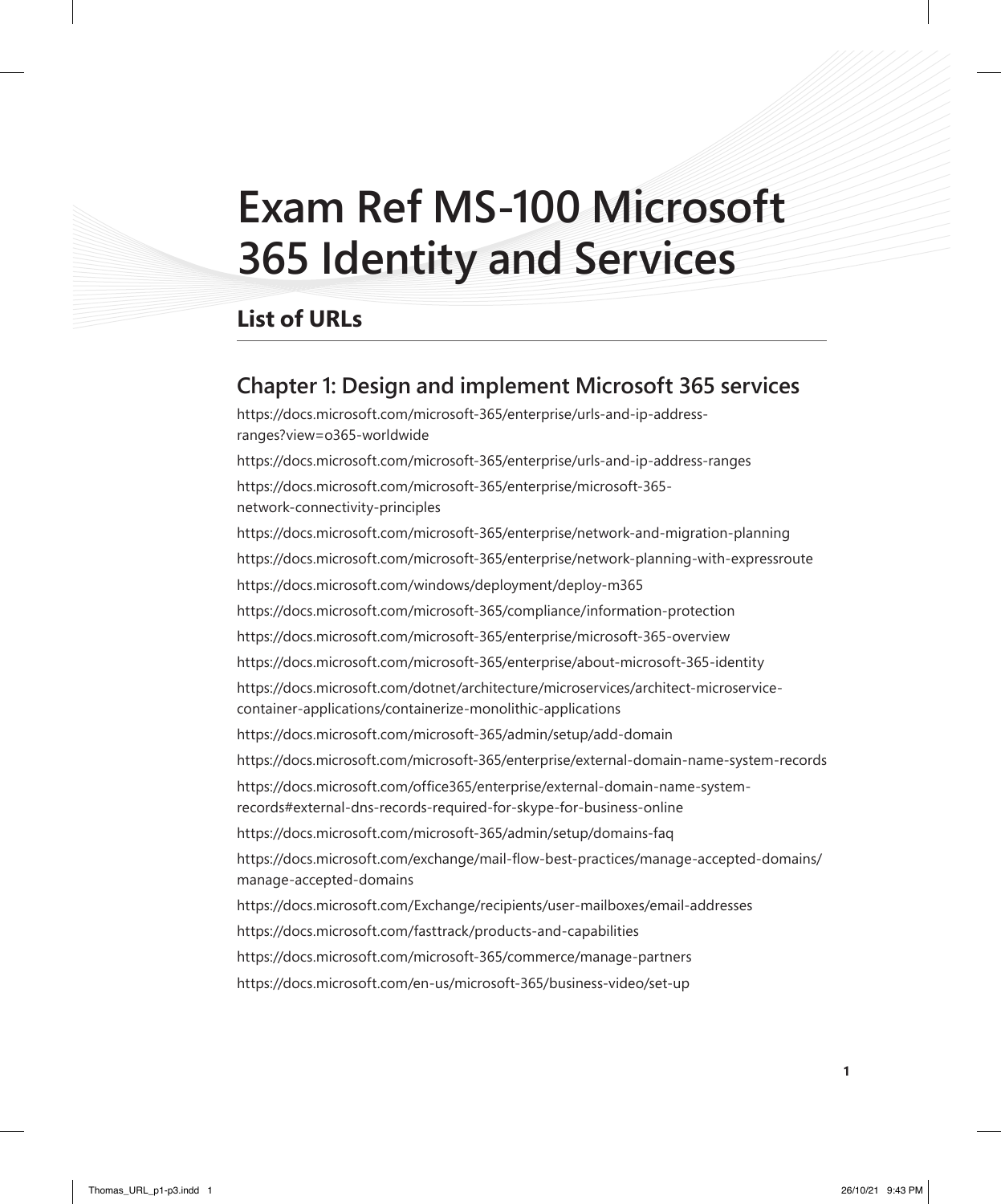https://docs.microsoft.com/en-us/microsoft-365/enterprise/subscriptions-licenses-accountsand-tenants-for-microsoft-cloud-offerings?view=o365-worldwide https://products.office.com/where-is-your-data-located https://docs.microsoft.com/microsoft-365/enterprise/microsoft-365-multi-geo https://docs.microsoft.com/en-us/microsoft-365/enterprise/moving-data-tonew-datacenter-geos https://docs.microsoft.com/en-us/microsoft-365/admin/manage/change-addresscontact-and-more https://docs.microsoft.com/en-us/microsoft-365/commerce/licenses/ subscriptions-and-licenses?view=o365-worldwide https://docs.microsoft.com/office365/admin/add-users/about-exchange-online-admin-role https://docs.microsoft.com/sharepoint/sharepoint-admin-role https://support.office.microsoft.com/article/Partners-Offer-delegatedadministration-26530dc0-ebba-415b-86b1-b55bc06b073e https://docs.microsoft.com/office365/admin/try-or-buy-microsoft-365 https://docs.microsoft.com/microsoft-365/enterprise/view-service-health https://docs.microsoft.com/office365/servicedescriptions/ office-365-platform-service-description/service-health-and-continuity https://docs.microsoft.com/en-us/microsoft-365/admin/manage/ message-center?view=o365-worldwide https://docs.microsoft.com/microsoft-365/admin/add-users/add-users https://docs.microsoft.com/microsoft-365/admin/usage-analytics/usage-analytics https://docs.microsoft.com/en-us/microsoft-365/compliance/ reports-in-security-and-compliance https://docs.microsoft.com/en-us/microsoft-365/admin/activity-reports/email-activity https://docs.microsoft.com/en-us/microsoft-365/admin/activity-reports/mailbox-usage https://docs.microsoft.com/microsoft-365/admin/activity-reports/ microsoft-office-activations?view=o365-worldwide https://docs.microsoft.com/en-us/microsoft-365/admin/activity-reports/ active-users?view=o365-worldwide https://docs.microsoft.com/en-us/microsoft-365/admin/activity-reports/email-apps-usage https://docs.microsoft.com/microsoft-365/admin/activity-reports/ onedrive-for-business-activity-ww https://docs.microsoft.com/microsoft-365/admin/activity-reports/ onedrive-for-business-usage https://docs.microsoft.com/microsoft-365/admin/activity-reports/sharepoint-activity https://docs.microsoft.com/en-us/microsoft-365/admin/activity-reports/sharepoint-site-usage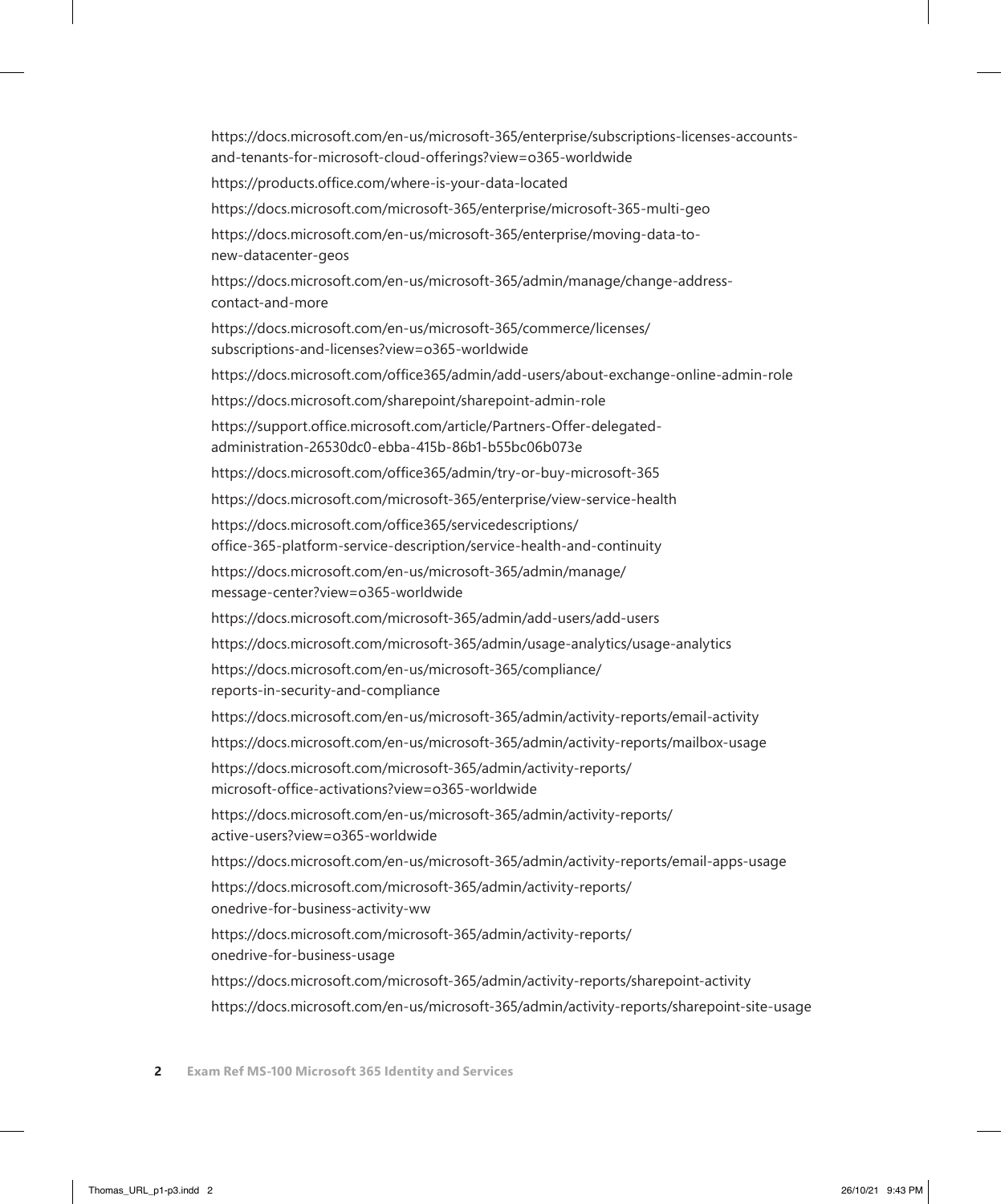https://docs.microsoft.com/SkypeForBusiness/skype-for-business-online-reporting/ activity-report

https://docs.microsoft.com/SkypeForBusiness/skype-for-business-online-reporting/ peer-to-peer-activity-report

https://docs.microsoft.com/SkypeForBusiness/skype-for-business-online-reporting/ conference-organizer-activity-report

https://docs.microsoft.com/SkypeForBusiness/skype-for-business-online-reporting/ conference-participant-activity-report

https://docs.microsoft.com/office365/admin/activity-reports/yammer-activity-report https://docs.microsoft.com/office365/admin/activity-reports/yammer-device-usage-report https://docs.microsoft.com/office365/admin/activity-reports/yammer-groups-activity-report https://docs.microsoft.com/office365/admin/activity-reports/microsoft-teams-user-activity https://docs.microsoft.com/office365/admin/activity-reports/microsoft-teams-device-usage https://docs.microsoft.com/sharepointmigration/migrate-to-sharepoint-online

https://docs.microsoft.com/onedrive/redirect-known-folders

https://docs.microsoft.com/microsoft-365/enterprise/migrate-data-to-office-365

https://docs.microsoft.com/Exchange/mailbox-migration/mailbox-migration

https://docs.microsoft.com/exchange/hybrid-deployment/move-mailboxes

https://docs.microsoft.com/exchange/mailbox-migration/what-to-know-about-astaged-migration

https://docs.microsoft.com/exchange/mailbox-migration/cutover-migration-to-office-365 https://docs.microsoft.com/exchange/mailbox-migration/use-minimal-hybrid-toquickly-migrate

https://docs.microsoft.com/exchange/mailbox-migration/migrating-imap-mailboxes/ migrating-imap-mailboxes

https://docs.microsoft.com/exchange/mailbox-migration/decide-on-a-migration-path

https://docs.microsoft.com/azure/active-directory/active-directory-users-delete-userazure-portal

https://support.office.com/article/learn-about-office-365-groups-b565caa1-5c40- 40ef-9915-60fdb2d97fa2

https://docs.microsoft.com/microsoft-365/compliance/importing-pst-files-to-office-365

### **Chapter 2: Manage user identity and roles**

https://secure.aadcdn.microsoftonline-p.com https://www.microsoft.com/en-us/download/details.aspx?id=47594 https://aad.portal.azure.com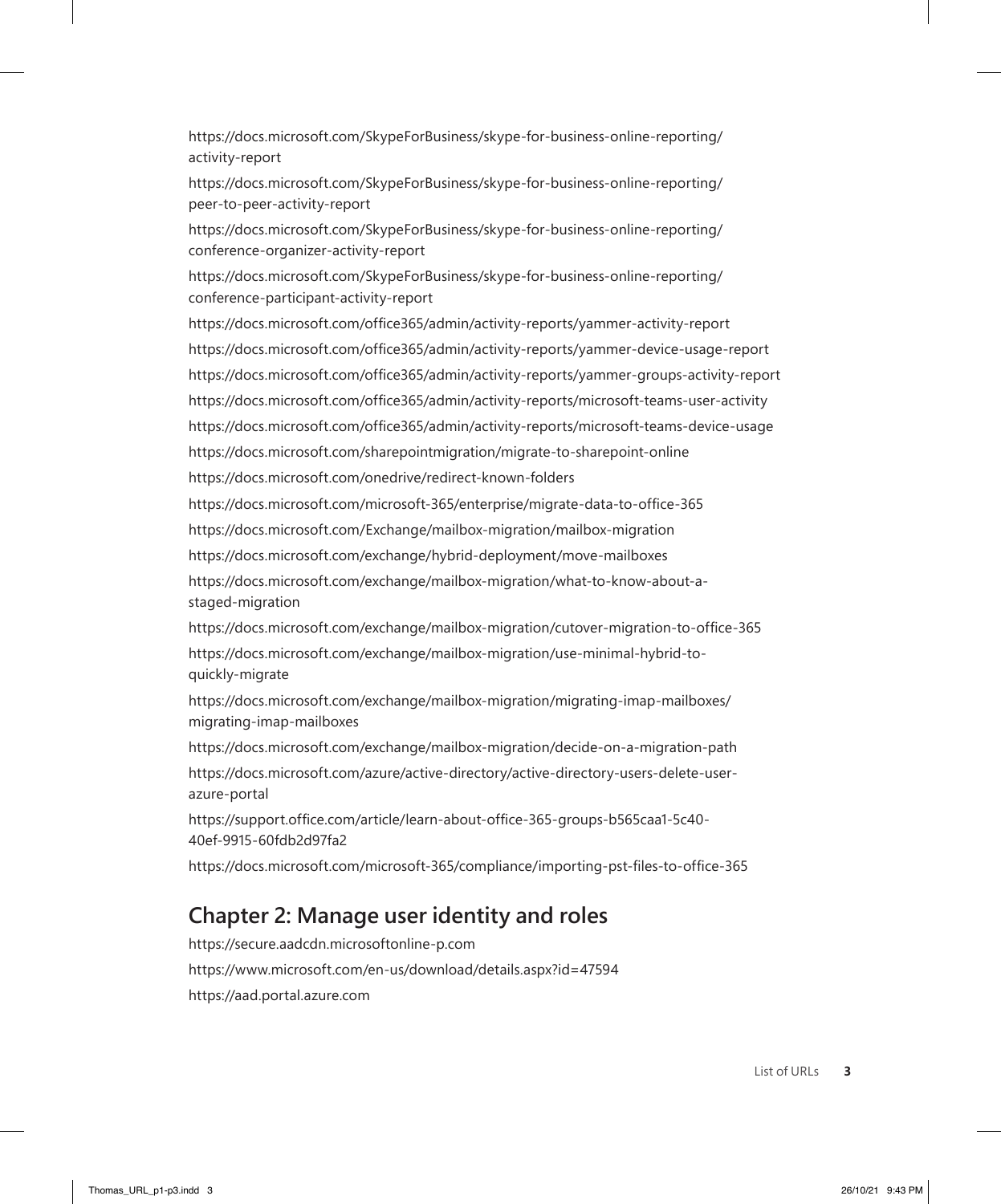https://passwordreset.microsoftonline.com,

https://docs.microsoft.com/en-us/microsoft-365/enterprise/hybrid-modern-auth-overview https://docs.microsoft.com/en-us/azure/active-directory/hybrid/whatis-hybrid-identity https://microsoft.github.io/idfix/

https://archive.codeplex.com/?p=admodify

https://docs.microsoft.com/en-us/azure/active-directory/connect/active-directoryaadconnect-user-signin

https://docs.microsoft.com/en-us/azure/active-directory/hybrid/how-to-connectsync-endpoint-api-v2

https://docs.microsoft.com/en-us/azure/active-directory/hybrid/how-to-connectinstall-prerequisites

https://docs.microsoft.com/en-us/azure/active-directory/hybrid/how-to-connectinstall-custom

https://docs.microsoft.com/en-us/azure/active-directory/connect/active-directoryaadconnectsync-attributes-synchronized

https://docs.microsoft.com/en-us/azure/active-directory/hybrid/whatis-azure-ad-connect

https://docs.microsoft.com/en-us/azure/active-directory/hybrid/how-to-connectsync-feature-scheduler

https://docs.microsoft.com/en-us/azure/active-directory/hybrid/how-toconnect-sync-service-manager-ui

https://docs.microsoft.com/en-us/azure/active-directory/hybrid/how-to-connectsync-configure-filtering

https://docs.microsoft.com/en-us/azure/active-directory/connect/active-directoryaadconnectsync-change-the-configuration

https://docs.microsoft.com/en-us/azure/active-directory/hybrid/how-to-connectpassword-hash-synchronization

https://docs.microsoft.com/en-us/azure/active-directory/hybrid/plan-connect-topologies https://docs.microsoft.com/en-us/microsoft-365/admin/add-users/let-users-reset-passwords

https://docs.microsoft.com/en-us/azure/active-directory/fundamentals/ active-directory-groups-view-azure-portal

https://docs.microsoft.com/en-us/microsoft-365/admin/add-users/reset-passwords https://docs.microsoft.com/en-us/microsoft-365/admin/add-users/add-users

https://docs.microsoft.com/en-us/powershell/azure/active-directory/new-user-sample

https://docs.microsoft.com/en-us/powershell/module/azuread/?view=azureadps-2.0#users https://docs.microsoft.com/en-us/azure/active-directory/roles/permissions-reference

https://docs.microsoft.com/en-us/azure/active-directory/roles/manage-roles-portal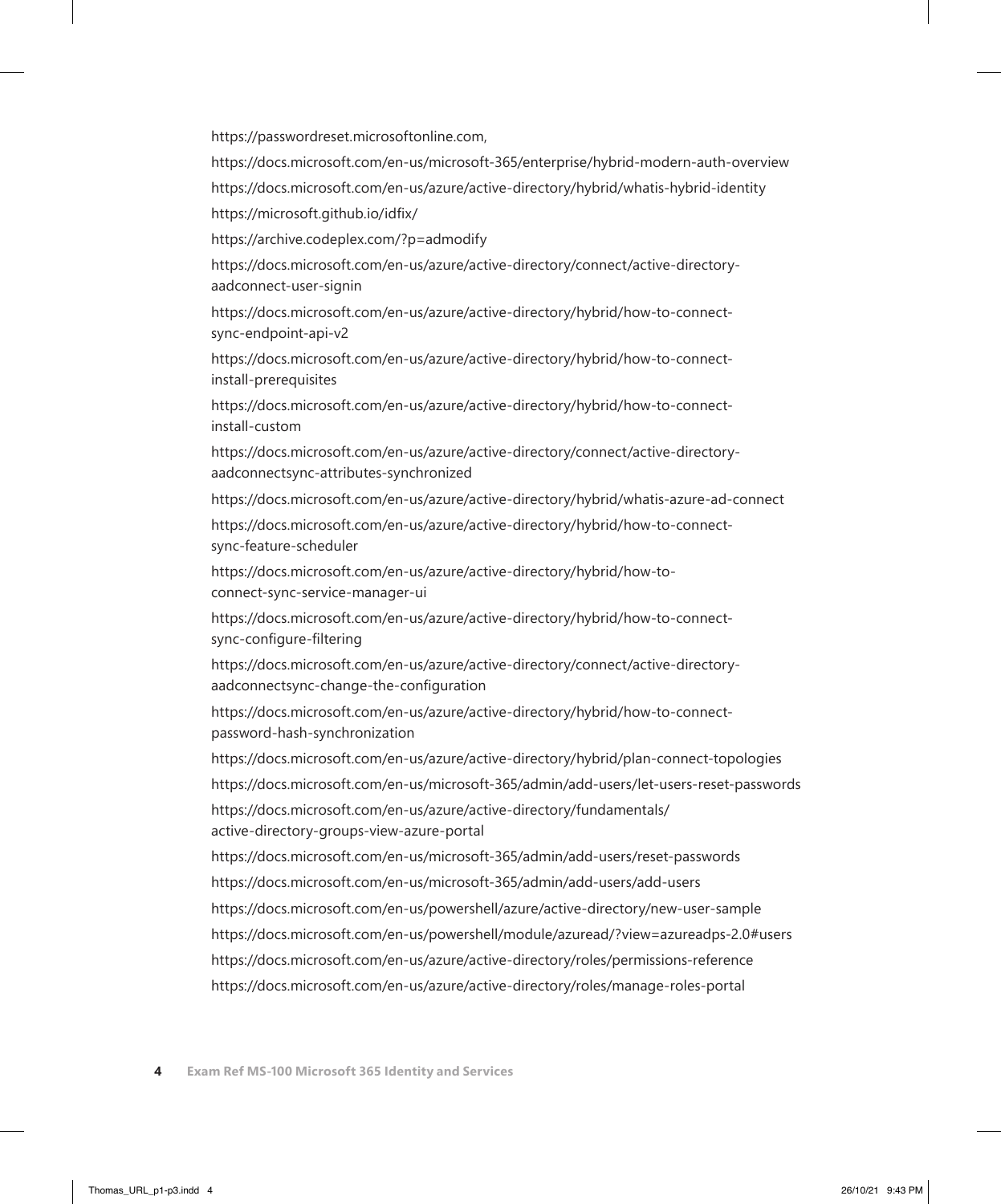https://docs.microsoft.com/en-us/azure/role-based-access-control/rbac-anddirectory-admin-roles

https://docs.microsoft.com/en-us/azure/active-directory/roles/security-planning

https://docs.microsoft.com/en-us/azure/active-directory/privileged-identity-management/ pim-configure

https://docs.microsoft.com/en-us/office365/securitycompliance/ permissions-in-the-security-and-compliance-center

## **Chapter 3: Manage access and authentication**

https://docs.microsoft.com/en-us/microsoft-365/enterprise/modern-authfor-office-2013-and-2016

https://docs.microsoft.com/en-us/azure/active-directory/authentication/ concept-authentication-methods

https://docs.microsoft.com/en-us/exchange/clients-and-mobile-in-exchange-online/ enable-or-disable-modern-authentication-in-exchange-online

https://docs.microsoft.com/en-us/microsoft-365/admin/manage/set-passwordexpiration-policy

https://docs.microsoft.com/en-us/azure/active-directory/authentication/ concept-authentication-methods

https://docs.microsoft.com/en-us/azure/active-directory/authentication/ howto-password-smart-lockout

https://docs.microsoft.com/en-us/azure/active-directory/authentication/ concept-password-ban-bad

https://docs.microsoft.com/en-us/azure/active-directory/authentication/tutorial-enable-sspr

https://docs.microsoft.com/en-us/azure/active-directory/authentication/ howto-authentication-passwordless-phone

https://docs.microsoft.com/en-us/azure/active-directory/reports-monitoring/ concept-audit-logs

https://docs.microsoft.com/en-us/azure/active-directory/reports-monitoring/concept-sign-ins

https://docs.microsoft.com/en-us/azure/active-directory/authentication/ howto-sspr-reporting

https://docs.microsoft.com/en-us/azure/active-directory/conditional-access/ plan-conditional-access

https://docs.microsoft.com/en-us/azure/active-directory/governance/ entitlement-management-overview

https://docs.microsoft.com/en-us/azure/active-directory/identity-protection/ overview-identity-protection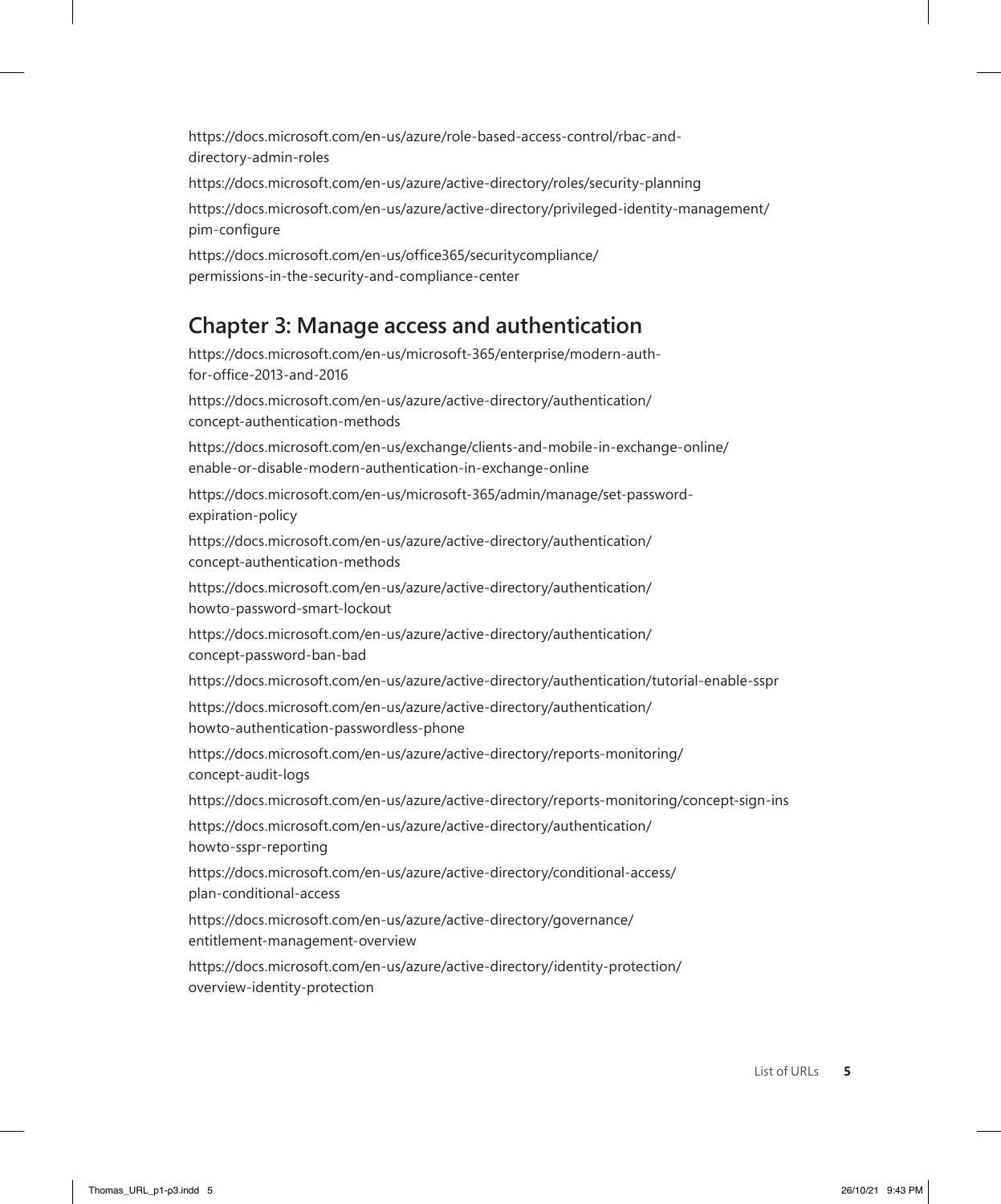https://docs.microsoft.com/en-us/azure/active-directory/identity-protection/ howto-identity-protection-configure-risk-policies

https://docs.microsoft.com/en-us/azure/active-directory/identity-protection/ howto-identity-protection-investigate-risk

https://docs.microsoft.com/en-us/azure/active-directory/reports-monitoring/ concept-risky-sign-ins

https://docs.microsoft.com/en-us/azure/active-directory/conditional-access/ concept-conditional-access-policies

https://docs.microsoft.com/en-us/azure/active-directory/conditional-access/what-if-tool

https://docs.microsoft.com/en-us/azure/active-directory/authentication/ howto-mfa-getstarted

https://docs.microsoft.com/en-us/azure/active-directory/authentication/ howto-mfa-mfasettings

https://docs.microsoft.com/en-us/azure/active-directory/authentication/ howto-mfa-userdevicesettings

https://docs.microsoft.com/en-us/azure/active-directory/authentication/ howto-mfa-mfasettings

https://docs.microsoft.com/en-us/azure/active-directory/authentication/howto-mfa-reporting

https://docs.microsoft.com/en-us/azure/active-directory/external-identities/user-properties

https://docs.microsoft.com/en-us/azure/active-directory/external-identities/ b2b-quickstart-add-guest-users-portal

https://docs.microsoft.com/en-us/azure/active-directory/external-identities/ o365-external-user

https://docs.microsoft.com/en-us/azure/active-directory/external-identities/allow-deny-list

https://docs.microsoft.com/en-us/azure/active-directory/manage-apps/ what-is-application-management

https://docs.microsoft.com/en-us/azure/active-directory/manage-apps/ plan-an-application-integration

https://docs.microsoft.com/en-us/azure/active-directory/manage-apps/ what-is-access-management

https://docs.microsoft.com/en-us/azure/active-directory/manage-apps/ assign-user-or-group-access-portal

https://docs.microsoft.com/en-us/azure/active-directory/app-proxy/application-proxy

https://docs.microsoft.com/en-us/azure/active-directory/app-proxy/ application-proxy-connectors

https://docs.microsoft.com/en-us/azure/active-directory/app-proxy/ application-proxy-configure-connectors-with-proxy-servers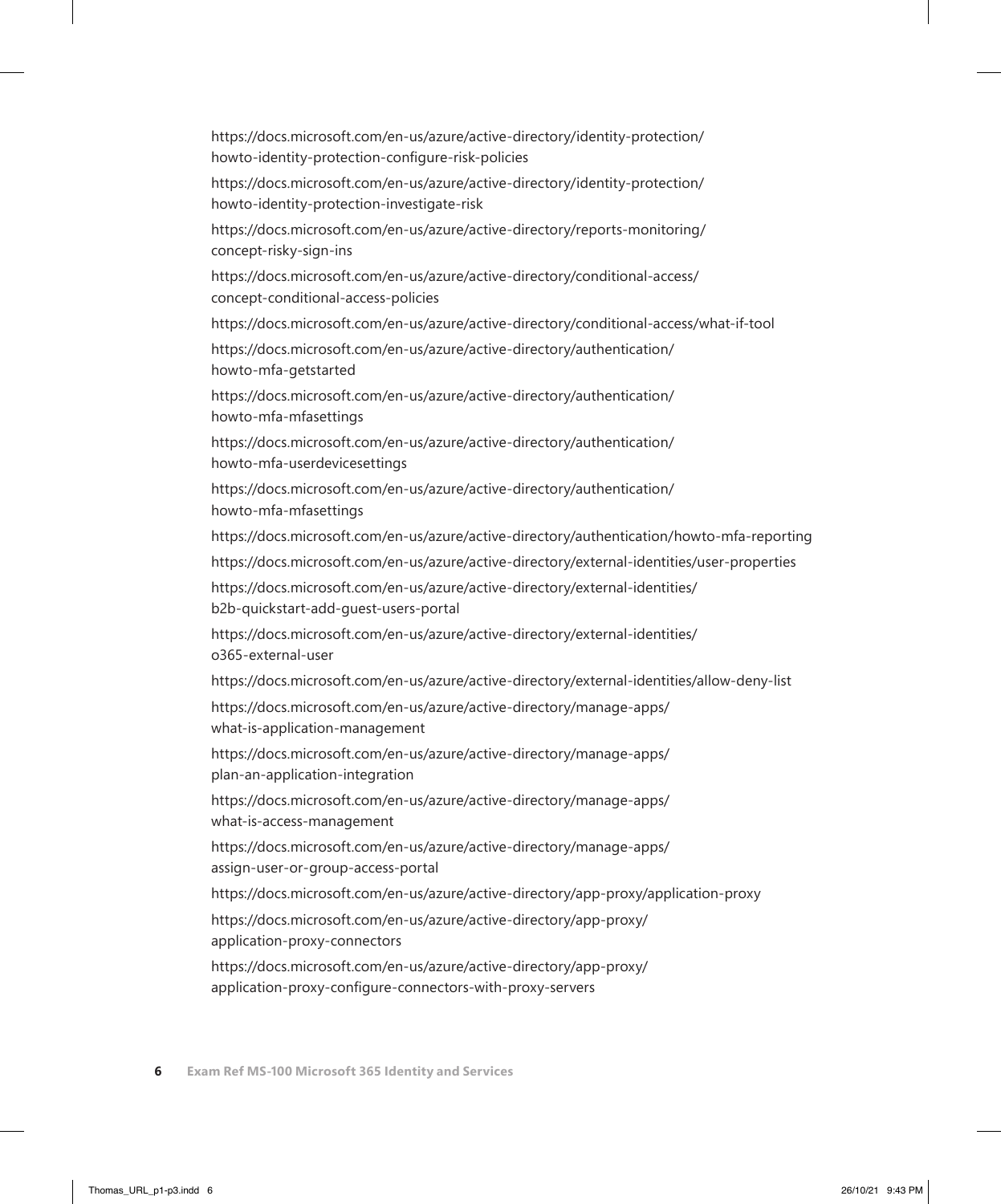https://docs.microsoft.com/en-us/azure/active-directory/manage-apps/ add-application-portal

https://docs.microsoft.com/en-us/azure/active-directory/authentication/ active-directory-certificate-based-authentication-get-started

#### **Chapter 4: Plan Office 365 workloads and applications**

https://portal.office.com

https://www.microsoft.com/en-us/download/details.aspx?id=49117

https://www.microsoft.com/en-us/download/details.aspx?id=49030

https://aad.portal.azure.com

https://flow.microsoft.com

https://flow.microsoft.com

https://flow.microsoft.com,

https://admin.powerplatform.microsoft.com

https://docs.microsoft.com/en-us/microsoft-365/enterprise/content-delivery-networks

https://docs.microsoft.com/en-us/microsoft-365/enterprise/content-delivery-networks

https://support.microsoft.com/en-us/office/set-up-office-apps-and-email-on-a-mobiledevice-7dabb6cb-0046-40b6-81fe-767e0b1f014f

https://support.microsoft.com/en-us/office/get-started-with-office-for-the-web-in-microsoft-365-5622c7c9-721d-4b3d-8cb9-a7276c2470e5

https://docs.microsoft.com/en-us/mem/configmgr/desktop-analytics/compat-assessment https://docs.microsoft.com/en-us/deployoffice/readiness-tools

https://docs.microsoft.com/en-us/DeployOffice/manage-software-downloadsettings-office-365

https://docs.microsoft.com/en-us/DeployOffice/configuration-options-for-the-office-2016 deployment-tool

https://support.microsoft.com/en-us/office/download-and-install-or-reinstall-microsoft-365-or-office-2019-on-a-pc-or-mac-4414eaaf-0478-48be-9c42-23adc4716658

https://docs.microsoft.com/en-us/deployoffice/office-deployment-tool-configuration-options http://blogs.technet.com/b/office\_resource\_kit/archive/2013/03/05/the-new-office-garageseries-who-moved-my-msi.aspx

https://docs.microsoft.com/en-us/deployoffice/overview-update-channels

https://docs.microsoft.com/en-us/DeployOffice/compat/deploy-telemetry-dashboard

https://docs.microsoft.com/en-us/DeployOffice/compat/deploy-telemetry-dashboard

https://support.office.com/en-us/article/Best-practices-for-Office-Telemetry-570c7fb3-d7a5-49cd-8cbf-7300ea656328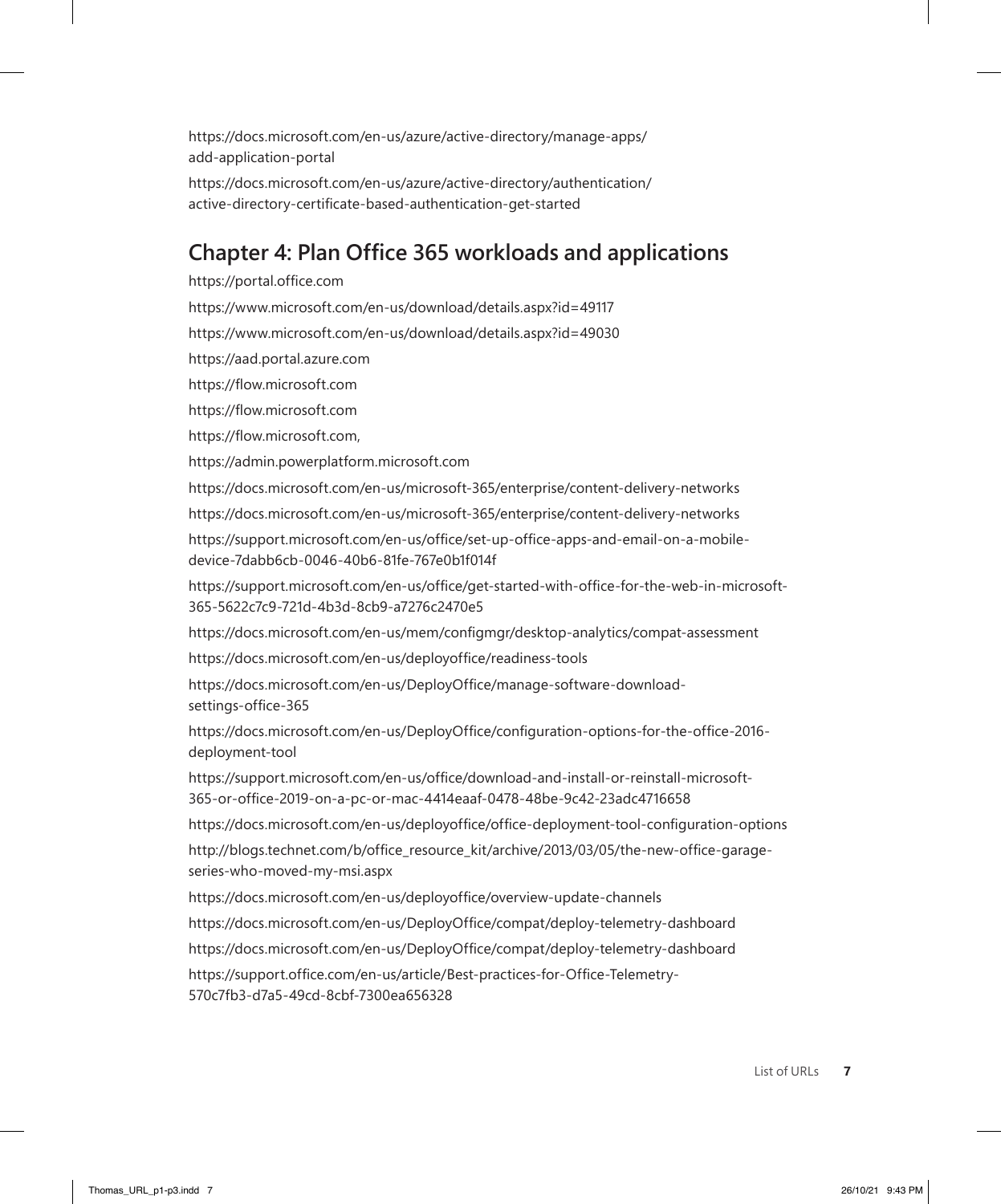https://docs.microsoft.com/en-us/office/client-developer/shared/troubleshooting-officefiles-and-custom-solutions-with-the-telemetry-log

https://docs.microsoft.com/en-us/exchange/mailbox-migration/decide-on-a-migration-path

https://docs.microsoft.com/en-us/exchange/hybrid-deployment/move-mailboxes

https://docs.microsoft.com/en-us/exchange/mailbox-migration/perform-a-staged-migration/ perform-a-staged-migration

https://docs.microsoft.com/en-us/exchange/mailbox-migration/cutover-migrationto-office-365

https://docs.microsoft.com/en-us/exchange/mailbox-migration/use-minimal-hybrid-toquickly-migrate

https://docs.microsoft.com/en-us/exchange/mailbox-migration/migrating-imap-mailboxes/ migrating-imap-mailboxes

https://docs.microsoft.com/en-us/microsoft-365/compliance/use-networkupload-to-import-pst-files

https://docs.microsoft.com/en-us/office365/servicedescriptions/exchangeonline-service-description/planning-and-deployment

https://docs.microsoft.com/en-us/exchange/hybrid-deployment-prerequisites

https://docs.microsoft.com/en-us/exchange/hybrid-deploymentprerequisites#hybrid-deployment-protocols-ports-and-endpoints

https://docs.microsoft.com/en-us/exchange/transport-routing

https://docs.microsoft.com/en-us/exchange/mail-flow-best-practices/ manage-accepted-domains/manage-accepted-domains

https://docs.microsoft.com/en-us/exchange/mail-flow-best-practices/ manage-accepted-domains/enable-mail-flow-for-subdomains

https://docs.microsoft.com/en-us/sharepointmigration/ how-to-use-the-sharepoint-migration-tool

https://support.office.com/en-us/article/Manage-external-sharing-for-your-SharePoint-Online-environment-c8a462eb-0723-4b0b-8d0a-70feafe4be85

https://support.office.com/en-us/article/Manage-external-sharing-for-your-SharePoint-Online-environment-c8a462eb-0723-4b0b-8d0a-70feafe4be85

https://support.office.com/en-us/article/Share-sites-or-documents-with-people-outsideyour-organization-80e49744-e30f-44db-8d51-16661b1d4232

https://docs.microsoft.com/en-us/sharepoint/hybrid/install-and-configuresharepoint-server-hybrid

https://docs.microsoft.com/en-us/sharepoint/hybrid/configure-inbound-connectivity https://support.microsoft.com/en-us/office/set-up-and-manage-access-requests-94b26e0b-2822-49d4-929a-8455698654b3